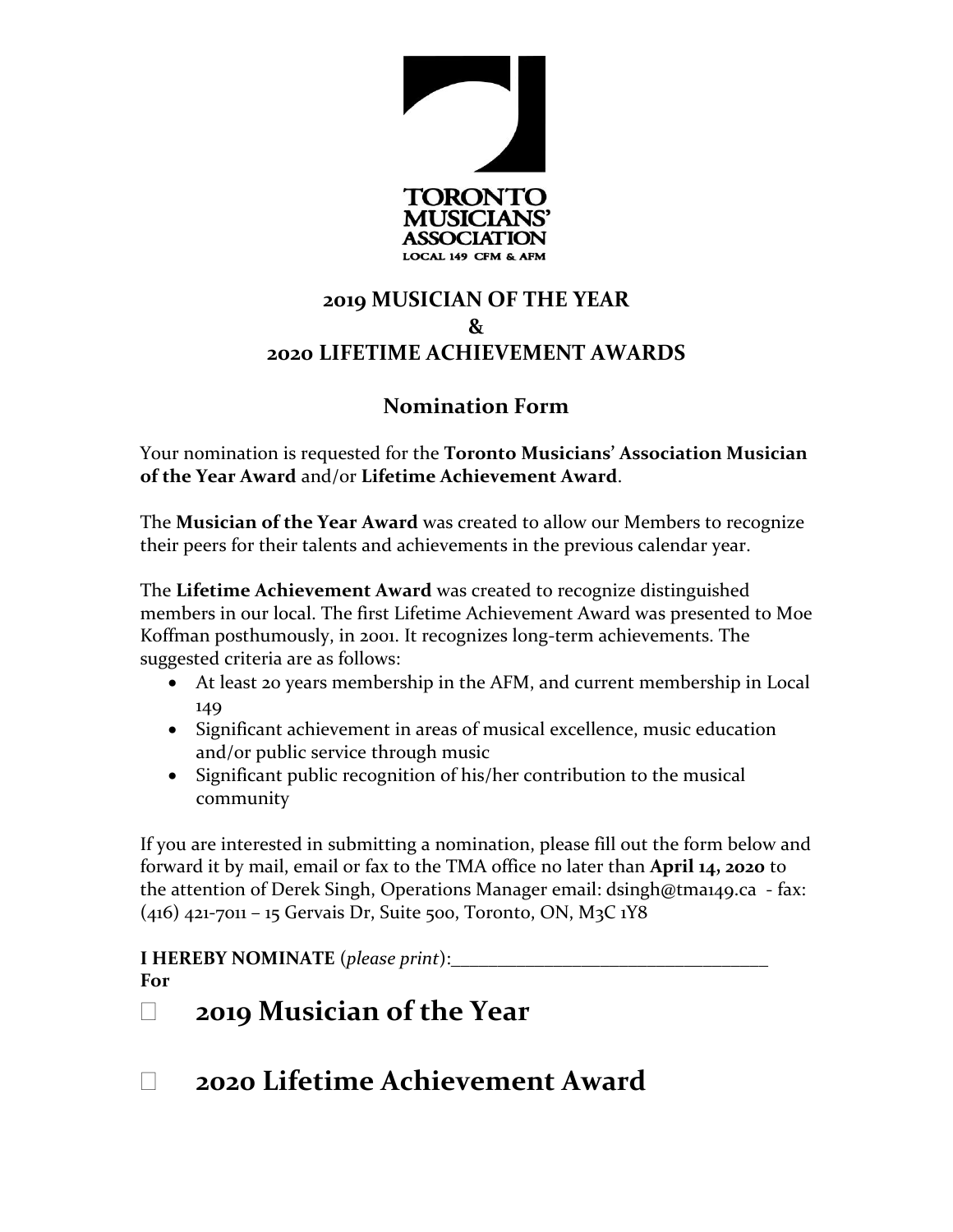

Please describe the nominee's achievements or contribution to music: